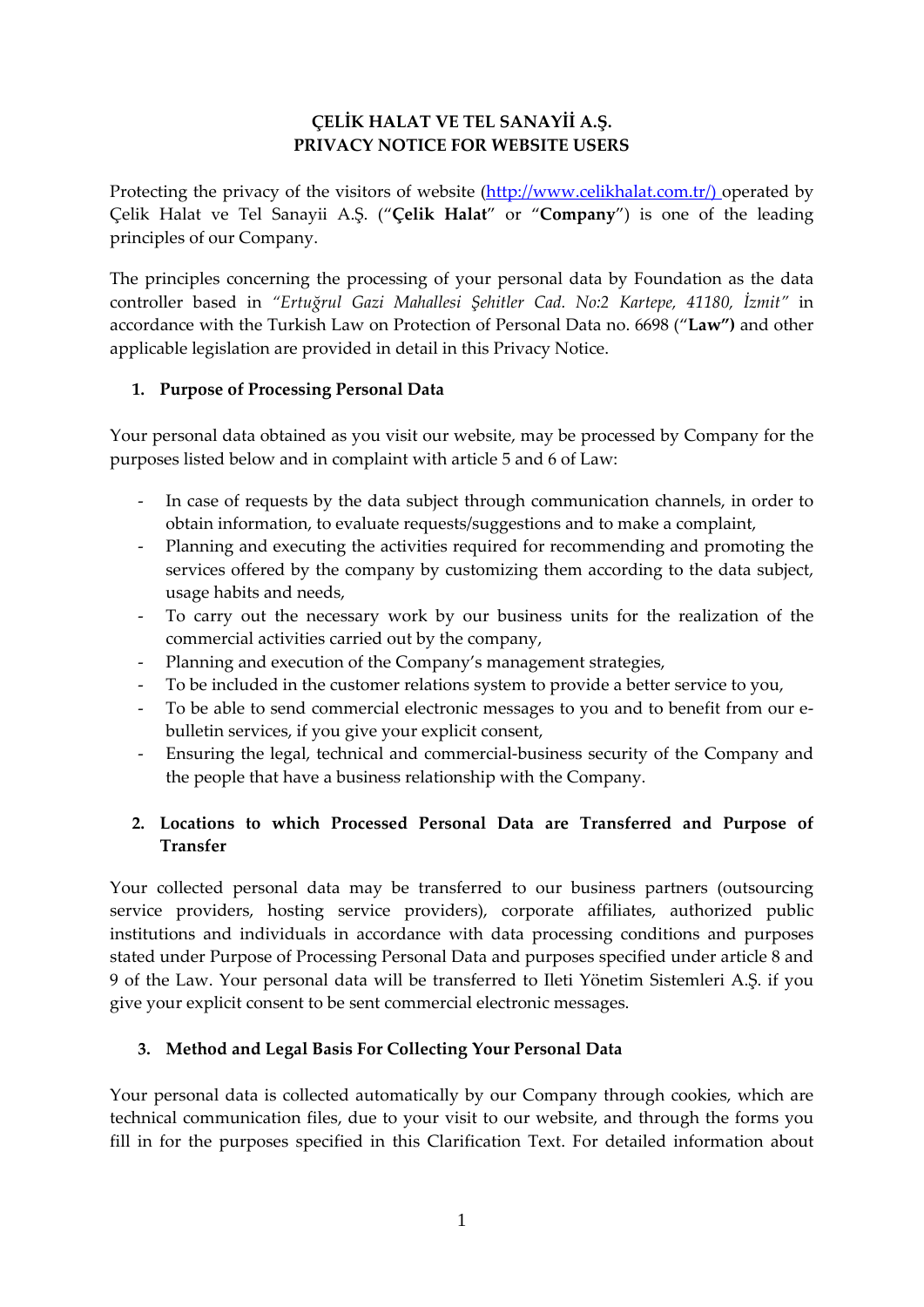cookies, please review the **Cookie Policy**. Your personal data collected other than cookies are collected in non-automatic ways by filling in the forms on the website.

Our legal bases for processing your personal data are:

- − article 5/2 (f) of the Law; processing of your personal data is necessary for the legitimate interests pursued by the Company, provided that this processing shall not violate the fundamental rights and freedoms of the data subject,
- − article 5/1 of the Law; Obtaining your express consent for sending commercial electronic messages to you and processing your non-essential cookies, if you approve.

# **4. Application to the Data Controller and Your Rights**

As per the Article 11 of the Law, you are entitled to a) learn whether your personal data are being processed, b) if they are, request information, c) obtain information on the purpose of processing and find out whether personal data has been used as fit for the purpose d) obtain information about the third persons in Turkey and abroad, to whom personal data are transferred, e) request rectification of personal data that may have been incompletely or inaccurately processed, f) request the deletion or destruction of personal data as per the Article 7 of the Law g) request notification of the operations made as per indents (e) and (f) to third parties to whom personal data have been transferred, h) object to occurrence of any detrimental result by means of analysis of personal data exclusively through automated systems and i) request compensation for the damages due to unlawful processing of personal data. In addition, you can use the right to unsubscribe from the e-bulletin list free of charge by clicking the link in the e-mail.

You can send your requests to ADV according to Comminuque on the Principles and Procedures for the Request to Data Controller. Please fill out the **Application Form** provided on our website with your information and application requests and submit it to the address *"Ertuğrul Gazi Mahallesi Şehitler Cad. No:2 Kartepe, 41180, İzmit"* via registered letter or to the [kvkk@celikhalat.com.tr](mailto:kvkk@celikhalat.com.tr) e-mail adress.

Our Company fulfills your requests as soon as possible and within thirty days at the latest and once for free of charge. However, requester may be charged for following requests or for the initial request if the action taken on the request requires additional cost. Our Company can accept and process the request or reject the request in writing by explaining its reason.

You are entitled to file a complaint to the Turkish Board of Personal Data Protection ("**Board**") within thirty days as of the notification of the reply and in all cases within sixty days if the application is rejected after carrying out the procedure mentioned above, the reply is deemed to be insufficient or the requests are not responded in a timely manner. However, the complaint cannot be filed without exhausting this application process.

The Board may conduct the necessary inspections within its field of duty upon receiving a complaint or *ex officio* upon detecting a breach. The complaint shall be examined by the Board and answers shall be provided to those concerned. If no replies are given within sixty